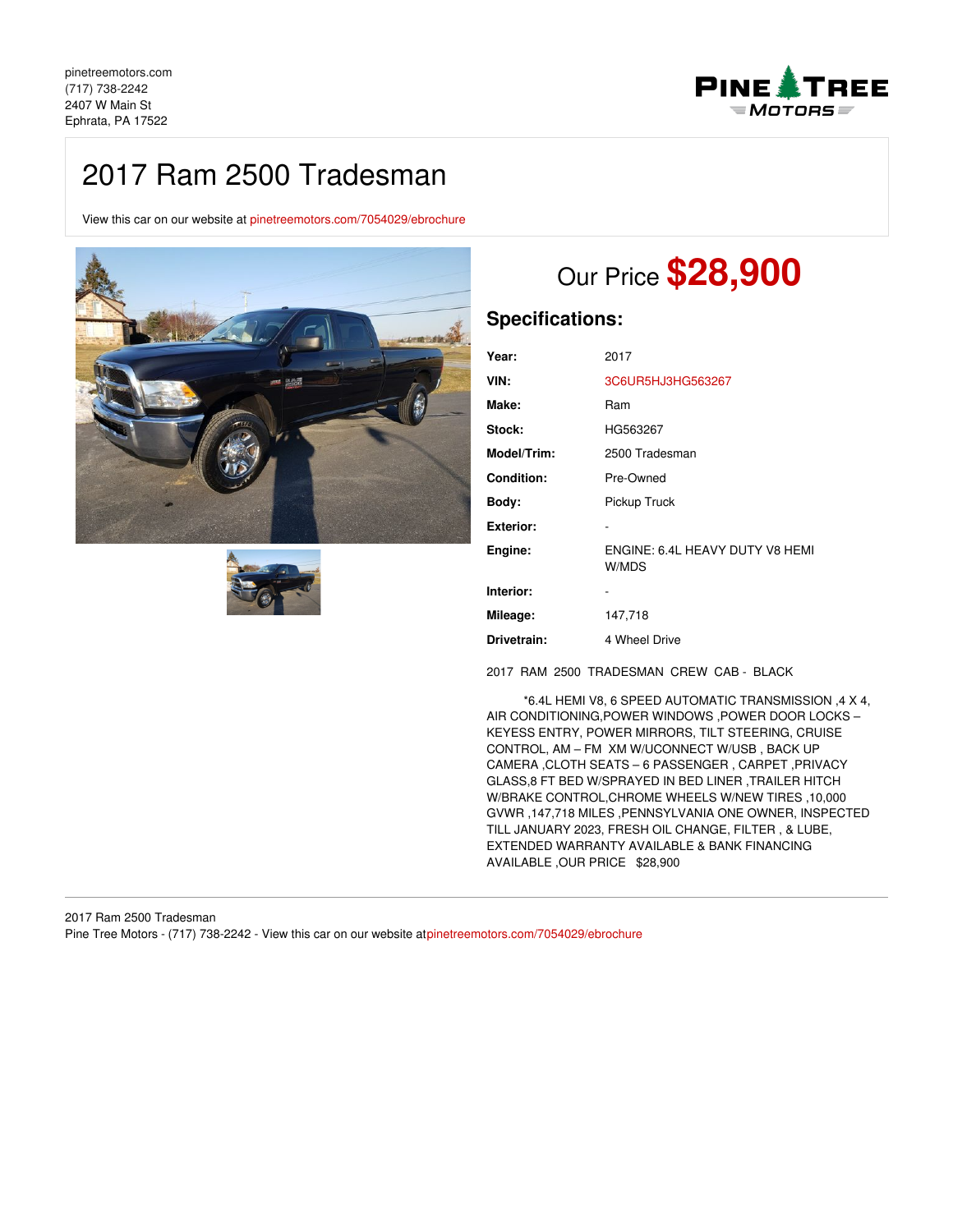

#### 2017 Ram 2500 Tradesman

Pine Tree Motors - (717) 738-2242 - View this car on our website at[pinetreemotors.com/7054029/ebrochure](https://pinetreemotors.com/vehicle/7054029/2017-ram-2500-tradesman-ephrata-pa-17522/7054029/ebrochure)

# **Installed Options**

### **Interior**

- 2 12V DC Power Outlets- 40/20/40 Split Bench Seat- Analog Appearance
- Cargo Area Concealed Storage- Cruise Control w/Steering Wheel Controls
- Day-Night Rearview Mirror- Delayed Accessory Power- Driver Seat
- Electronically Controlled Throttle- Fade-To-Off Interior Lighting- Front Center Armrest
- Front Cupholder- Full Cloth Headliner- Full Vinyl/Rubber Floor Covering
- Gauges -inc: Speedometer, Odometer, Voltmeter, Oil Pressure, Engine Coolant Temp, Tachometer, Oil Temperature, Transmission Fluid Temp, Engine Hour Meter and Trip Odometer
- Glove Box- HVAC -inc: Underseat Ducts and Console Ducts
- Heavy Duty Vinyl 40/20/40 Split Bench Seat
- Instrument Panel Bin, Dashboard Storage, Driver / Passenger And Rear Door Bins and 2nd Row Underseat Storage
- Interior Trim -inc: Metal-Look Instrument Panel Insert and Chrome/Metal-Look Interior Accents
- Manual Adjust Seats
- Manual Adjustable Front Head Restraints and Manual Adjustable Rear Head Restraints
- Manual Air Conditioning- Manual Tilt Steering Column
- Partial Floor Console w/Storage and 2 12V DC Power Outlets Passenger Seat
- Pickup Cargo Box Lights
- Power 1st Row Windows w/Driver And Passenger 1-Touch Up/Down Power Door Locks
- Power Rear Windows- Rear Folding Seat- Seats w/Vinyl Back Material
- Sentry Key Engine Immobilizer- Systems Monitor- Urethane Gear Shifter Material
- Vinyl Rear Seat

#### **Exterior**

- Auto On/Off Aero-Composite Halogen Headlamps w/Delay-Off Black Door Handles
- Black Exterior Mirrors- Black Front Bumper- Black Grille- Black Rear Step Bumper
- Black Side Windows Trim and Black Front Windshield Trim
- Cargo Lamp w/High Mount Stop Light- Center Hub- Clearcoat Paint- Deep Tinted Glass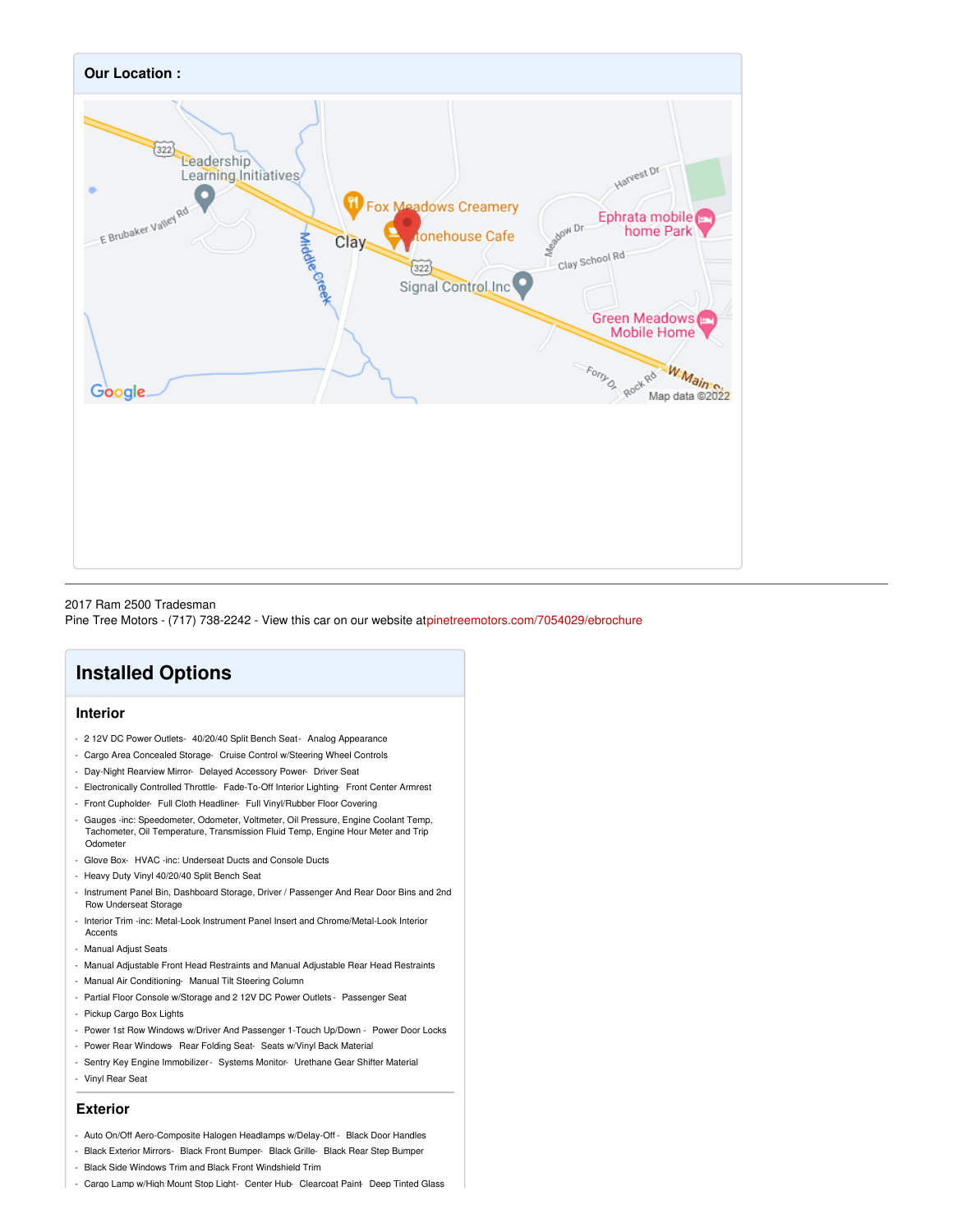- Cargo Lamp w/High Mount Stop Light- Center Hub- Clearcoat Paint- Deep Tinted Glass - Exterior Mirrors w/Heating Element- Fixed Rear Window- Front License Plate Bracket
- Full-Size Spare Tire Stored Underbody w/Crankdown- Fully Galvanized Steel Panels
- Hemi Badge- Manual Tailgate/Rear Door Lock- Next Generation Engine Controller
- Power Side Mirrors w/Manual Folding- Regular Box Style- Steel Spare Wheel
- Tailgate Rear Cargo Access- Tires: LT245/70R17E BSW AS
- Variable Intermittent Wipers- Wheels: 17" x 7.5" Steel Styled

#### **Safety**

- 2 12V DC Power Outlets- 40/20/40 Split Bench Seat- Analog Appearance
- Cargo Area Concealed Storage- Cruise Control w/Steering Wheel Controls
- Day-Night Rearview Mirror- Delayed Accessory Power- Driver Seat
- Electronically Controlled Throttle- Fade-To-Off Interior Lighting- Front Center Armrest
- Front Cupholder- Full Cloth Headliner- Full Vinyl/Rubber Floor Covering
- Gauges -inc: Speedometer, Odometer, Voltmeter, Oil Pressure, Engine Coolant Temp, Tachometer, Oil Temperature, Transmission Fluid Temp, Engine Hour Meter and Trip Odometer
- Glove Box- HVAC -inc: Underseat Ducts and Console Ducts
- Heavy Duty Vinyl 40/20/40 Split Bench Seat
- Instrument Panel Bin, Dashboard Storage, Driver / Passenger And Rear Door Bins and 2nd Row Underseat Storage
- Interior Trim -inc: Metal-Look Instrument Panel Insert and Chrome/Metal-Look Interior Accents
- Manual Adjust Seats
- Manual Adjustable Front Head Restraints and Manual Adjustable Rear Head Restraints
- Manual Air Conditioning- Manual Tilt Steering Column
- Partial Floor Console w/Storage and 2 12V DC Power Outlets Passenger Seat
- Pickup Cargo Box Lights
- Power 1st Row Windows w/Driver And Passenger 1-Touch Up/Down Power Door Locks
- Power Rear Windows- Rear Folding Seat- Seats w/Vinyl Back Material
- Sentry Key Engine Immobilizer- Systems Monitor- Urethane Gear Shifter Material - Vinyl Rear Seat

#### **Mechanical**

- 160 Amp Alternator- 2200# Maximum Payload- 3.73 Axle Ratio- 32 Gal. Fuel Tank
- 4-Wheel Disc Brakes w/4-Wheel ABS, Front And Rear Vented Discs, Brake Assist and Hill Hold Control
- 50 State Emissions- 730CCA Maintenance-Free Battery w/Run Down Protection
- Auto Locking Hubs- Class V Towing Equipment -inc: Hitch and Trailer Sway Control
- Engine: 5.7L V8 HEMI VVT- Front Anti-Roll Bar- Front Bumper Sight Shields
- GVWR: 9,000 lbs- HD Shock Absorbers- HD Suspension
- Hydraulic Power-Assist Steering- Manual Transfer Case
- Multi-Link Front Suspension w/Coil Springs- Multi-Link Rear Suspension w/Coil Springs
- Part-Time Four-Wheel Drive- Single Stainless Steel Exhaust- Tip Start
- Trailer Wiring Harness
- Transmission w/Driver Selectable Mode, Sequential Shift Control and Oil Cooler
- Transmission: 6-Speed Automatic (66RFE)

## **Option Packages**

### **Factory Installed Packages**

\$500 ENGINE: 6.4L HEAVY DUTY V8 HEMI W/MDS -inc: 11.50 Rear Axle, 180 Amp Alternator, 5.2 Additional Gallons of Gas, GVWR: as, avvoir<br>10.000 lbs

GVWR: 10,000 LBS

-

-

-

-

\$450 BLACK CLEARCOAT

DIESEL GRAY/BLACK, CLOTH 40/20/40 BENCH SEAT